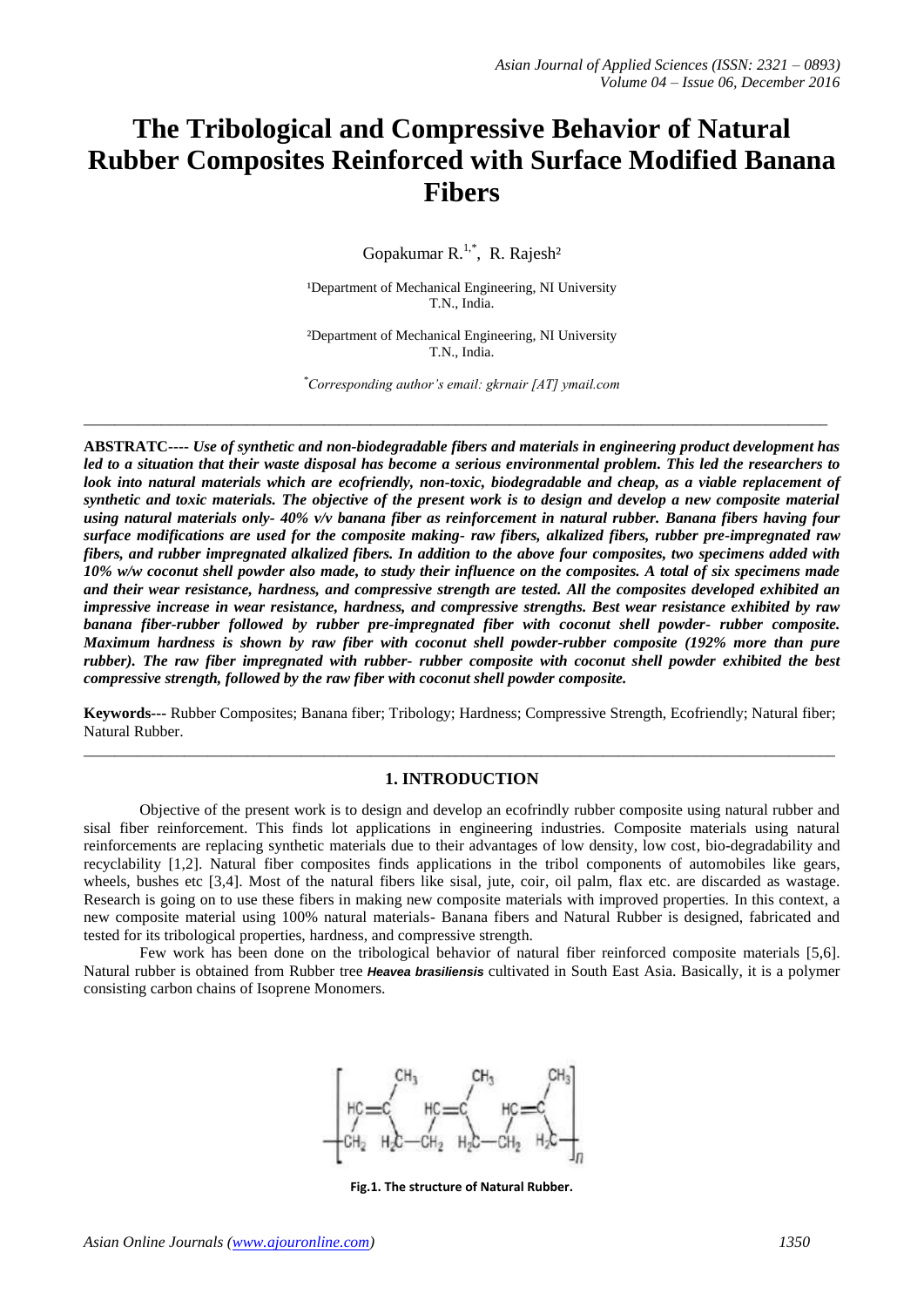Banana fiber is a waste product of plantain cultivation. 70% of these stems are discarded as waste. In some places banana, stem fibers are used to make carpets, bags, rugs etc. It is of low cost, abundantly available and completely biodegradable.

| Table.1. Banana fiber properties. |                     |  |  |  |
|-----------------------------------|---------------------|--|--|--|
| <b>Properties</b>                 | <b>Banana Fiber</b> |  |  |  |
|                                   |                     |  |  |  |
| Cellulose (%)                     | 62-64               |  |  |  |
| Hemicelluloses (%)                | 19                  |  |  |  |
| Lignin (%)                        | 5                   |  |  |  |
| <b>Moisture Content (%)</b>       | 10-11.5             |  |  |  |
| Density (g/cm <sup>3</sup> )      | 1.35                |  |  |  |
| Flexural Modulus (GPa)            | $2-5$               |  |  |  |
| Microfibrillar angle              | 11                  |  |  |  |
| Lumen Size (mm)                   | 5                   |  |  |  |
| <b>Tensile Strength (MPa)</b>     | 54                  |  |  |  |
| Youngs Modulus (GPa)              | 3.48                |  |  |  |

Polyester is strengthened with oil palm fibers and the material exhibited better wear resistance. This may be due to better abrasion resistance or protection offered by oil palm fibers on the exposed rubbing layer of the composite along the sliding distance. Poor interfacial bonding leads to fiber pullouts from the matrix during high sliding velocities. [7]. Natural fibers like kenaf [8], Jute [9], Ramie, Oil palm [10], and hemp [11] found to be good reinforcement for polymer composites. Bagasse fibers are used to make bagasse-cement composites for building industries [12]. Attempts have been made to study the wear anisotropy of natural fibers like cotton, bamboo [13,14], sisal [15], jute [16] and kenaf. Filler materials are found to have reinforcing strength which can enhance the modulus and composite properties. The main problem faced in the inclusion of agricultural fillers into polymers is their incompatibility [17]. Natural fibers are hydrophilic while the resins are hydrophobic. To overcome this, surface treatment of coir using chemicals has been reported to have a long lasting effect on the mechanical behavior of the fiber and is used to optimize the fiber-matrix interfacial bonding [18,19]. In spite of the merits offered by natural fibers, they offer poor wettability and hydrophilic behavior [20]. A number of physical and chemical fiber surface treatments are suggested by many. Among them the most common and effective one is alkali treatment [21,22].

NaOH treatment removes the dirt, wax and some lignin from the fiber surface making it more rough. It also exposes more hydroxyl groups. This rough surface helps in the making of better mechanical interlocking and bonding with the matrix [23].

# **2. MATERIALS AND METHODS**

## **2.1. Materials.**

Banana stem fibers, coconut shell powder are collected from Coimbatore, T.N., India. Natural rubber of grade ISNR20 purchased from crumb rubber factory, Trivandrum. Chemicals required (Sodium hydroxide, Toluene) for fiber surface processing, purchased from Nice Chemicals, Kochi.

#### **2.2. Methods.**

#### **2.2.1. Fiber surface modifications.**

A total of 4 different types of surface-modified banana fibers are used to make the rubber composites. They are raw banana fibers, Alkalized fibers, Rubber pre-impregnated raw fibers and rubber pre-impregnated alkalized fibers.

#### **Alkalization.**

It is done by keeping the chopped 10mm long fibers immersed in a 4% sodium hydroxide solution for 2 hrs. After that, the fibers are washed with fresh water to remove the alkalinity completely. They are then dried at 32°C for 48 hrs before blending with natural rubber.

#### **Pre-impregnation of banana fibers with rubber.**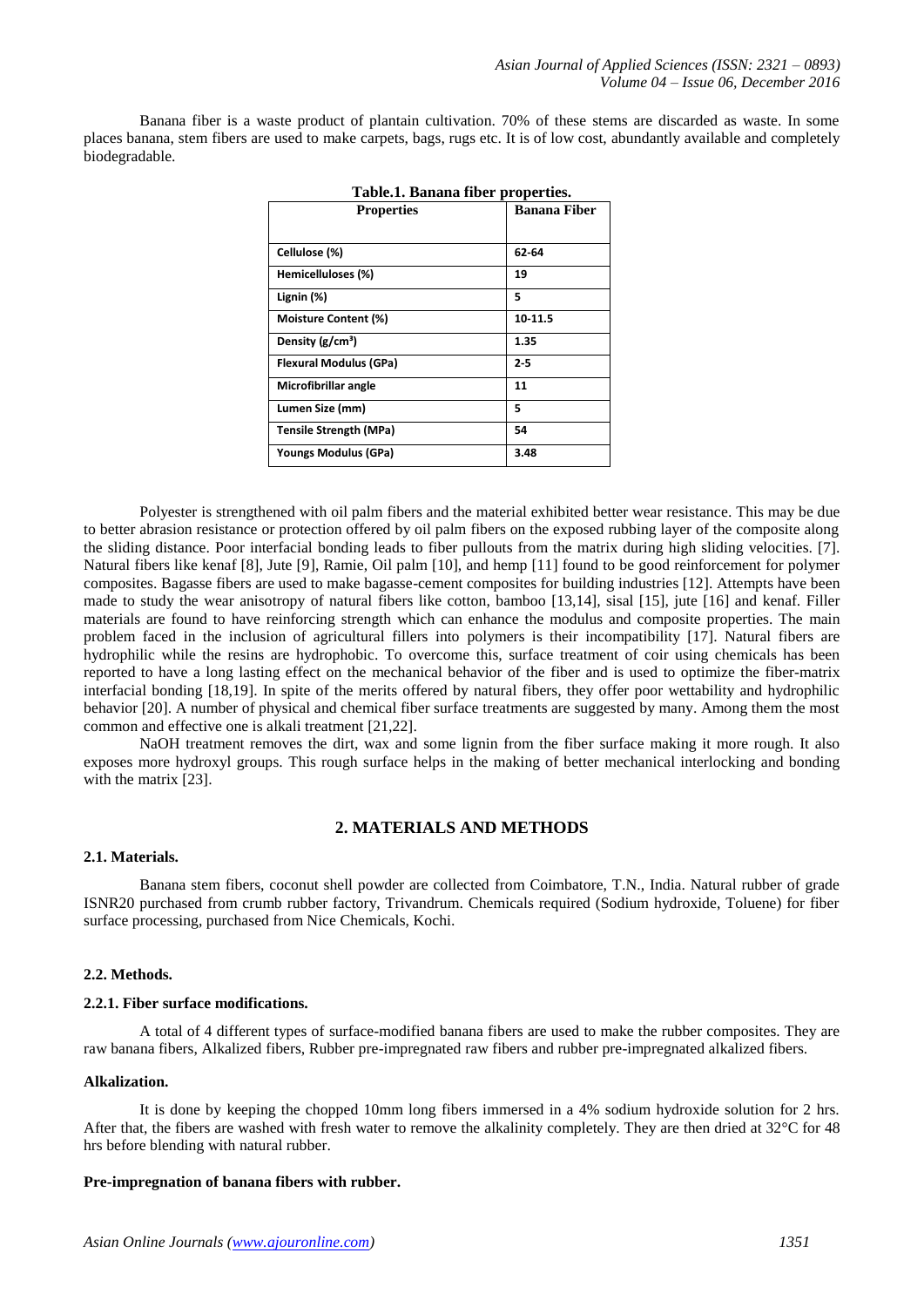Chopped 10mm long fibers are immersed in a 4%w/w natural rubber –toluene solution at  $80^{\circ}$ C for 1 hr. the solution is continuously stirred with fibers, to get a uniform impregnation of rubber on all the fiber surfaces. The fibers are then dispersed and dried at 32°C for 48 hrs till the solvent is completely evaporated. For making pre-impregnated raw fibers and pre-impregnated alkalized fibers, raw and alkalized banana fibers are used respectively.

## **2.2.2. Composite fabrication.**

A total of six composites is made as follows.

- (1) Raw banana fiber-natural rubber composite (BRaNR).
- (2) Alkalized banana fiber-natural rubber composite (BNaNR)
- (3) Rubber pre-impregnated Raw banana fiber-natural rubber composite (BRaINR).
- (4) Rubber pre-impregnated Alkalized banana fiber-natural rubber composite (BNaINR)
- (5) Raw banana fiber-coconut shell powder-natural rubber composite (BRaCsNR).
- (6) Pre-impregnated Raw banana fiber-coconut shell powder-natural rubber composite (BRaICsNR)

The ingredients are first mixed in a two roll mill for 30 minutes. The chopped fibers are added during the mixing process. Mill rollers gap kept at 2mm. The resulting rubber compound kept for 16hrs and then Compression Molded into Cylindrical shapes as per ASTM standards- in a laboratory model compression molding machine at 150°C and for 15 minutes.

## **2.2.3. Testing Methods.**

Hardness is tested using a Shore A Durometer as per **ASTM D2240.** Wear resistance found by a Rotating drum type Abrader as per **ASTM D5963** in terms of material removal rate. Compressive Strength measured in terms of compression set, the ability of rubber to recover after subjected to a compressive load as per **ASTM D395**.



**Fig.2. Rotating drum Abrader.**

# **3. RESULTS AND DISCUSSIONS**

| <b>Table.2. Test Results.</b> |                 |                 |                           |             |  |
|-------------------------------|-----------------|-----------------|---------------------------|-------------|--|
| S1.N                          | Specimen        | <b>Hardness</b> | Wear                      | Compression |  |
| 0.                            |                 | (Shore A)       | Resistance                | Set $(\%)$  |  |
|                               |                 |                 | (Material removal<br>rate |             |  |
|                               |                 |                 | $MM^3$                    |             |  |
| $\mathbf{1}$                  | NR-Pure         | 25              |                           | 9.43        |  |
|                               |                 |                 |                           |             |  |
| 2                             | <b>BRaNR</b>    | 66              | 225.07                    | 5.54        |  |
|                               |                 |                 |                           |             |  |
| 3                             | <b>BNaNR</b>    | 60              | 320.83                    | 4.56        |  |
|                               |                 |                 |                           |             |  |
| $\overline{4}$                | <b>BRaINR</b>   | 64              | 307.82                    | 4.87        |  |
|                               |                 |                 |                           |             |  |
| 5                             | <b>BNaINR</b>   | 70              | 267.76                    | 4.77        |  |
|                               |                 |                 |                           |             |  |
| 6                             | <b>BRaCsNR</b>  | 73              | 249.36                    | 3.42        |  |
|                               |                 |                 |                           |             |  |
| 7                             | <b>BRaICsNR</b> | 69              | 230.64                    | 2.67        |  |
|                               |                 |                 |                           |             |  |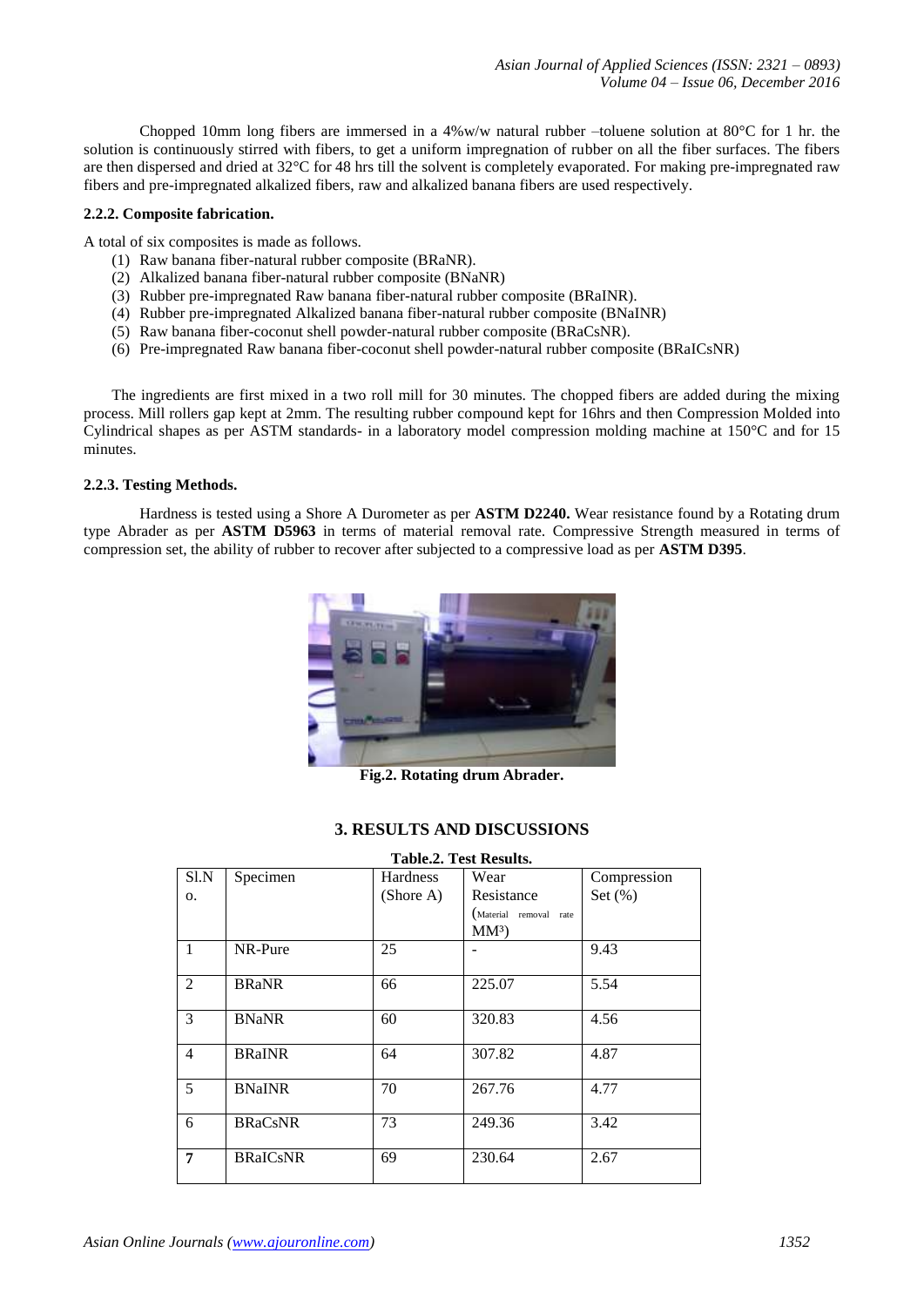#### **3.1. Hardness (Fig.3)**

The hardness of a material is its ability to resist plastic deformation, penetration, indentation, and scratching. Hardness is an important material property because the resistance to wear by friction or erosion and the compressive strength of the material generally increases with hardness. The wear resistance and compressive strength of a material are related to the hardness of the material.



**Fig.3. Hardness (Shore A).**

The inclusion of banana fibers into natural rubber material is found to improve the hardness of the composite to an impressive and applicable level. The maximum hardness is shown by the composite BRaCsNR (73 Shore A).Raw banana fibers exhibit better modulus and rigidity compared to the treated fibers. This advantage in addition to the inclusion of 10% w/w coconut shell powder in the sample provided an increase of 192% in hardness over pure rubber (25 Shore A). The second best hardness exhibited by the sample BNaNR (70 Shore A) which is closely followed by BRaICsNR (69 Shore A). This shows that the pre-impregnation of the fibers with the matrix rubber improves the hardness of the resultant composites. Pre-impregnation after alkalization has yielded a slight edge over pre-impregnated raw fiber composites. The pre-impregnation process helped the rubber to penetrate deep into the fiber surface, thus making a deep bond with the fibers. These fibers, when compounded with rubber, gave a homogeneous interphase and a good interfacial fiber-matrix bonding. The other samples BRaNR, BRaINR, BNaNR- 66, 64, 60 Shore A respectively) also exhibited notable improvement in hardness over pure NR samples an average increase of 153% over pure rubber.

## **3.2. Compressive Strength (Fig.4)**

The compressive strength of elastic materials is defined as the amount of stress required to distort the material by an arbitrary amount. A cylindrical button of (2cm diameter and 1cm thick) is compressed to a fixed height (75% of its original height) at atmospheric conditions and temperature (around 30°C) for 24hrs. The button is then released, allowed to recover for 30 minutes and the thickness is measured. Compression set is the height that is not recovered expressed as a percentage of the amount by which it was compressed (ASTM D395).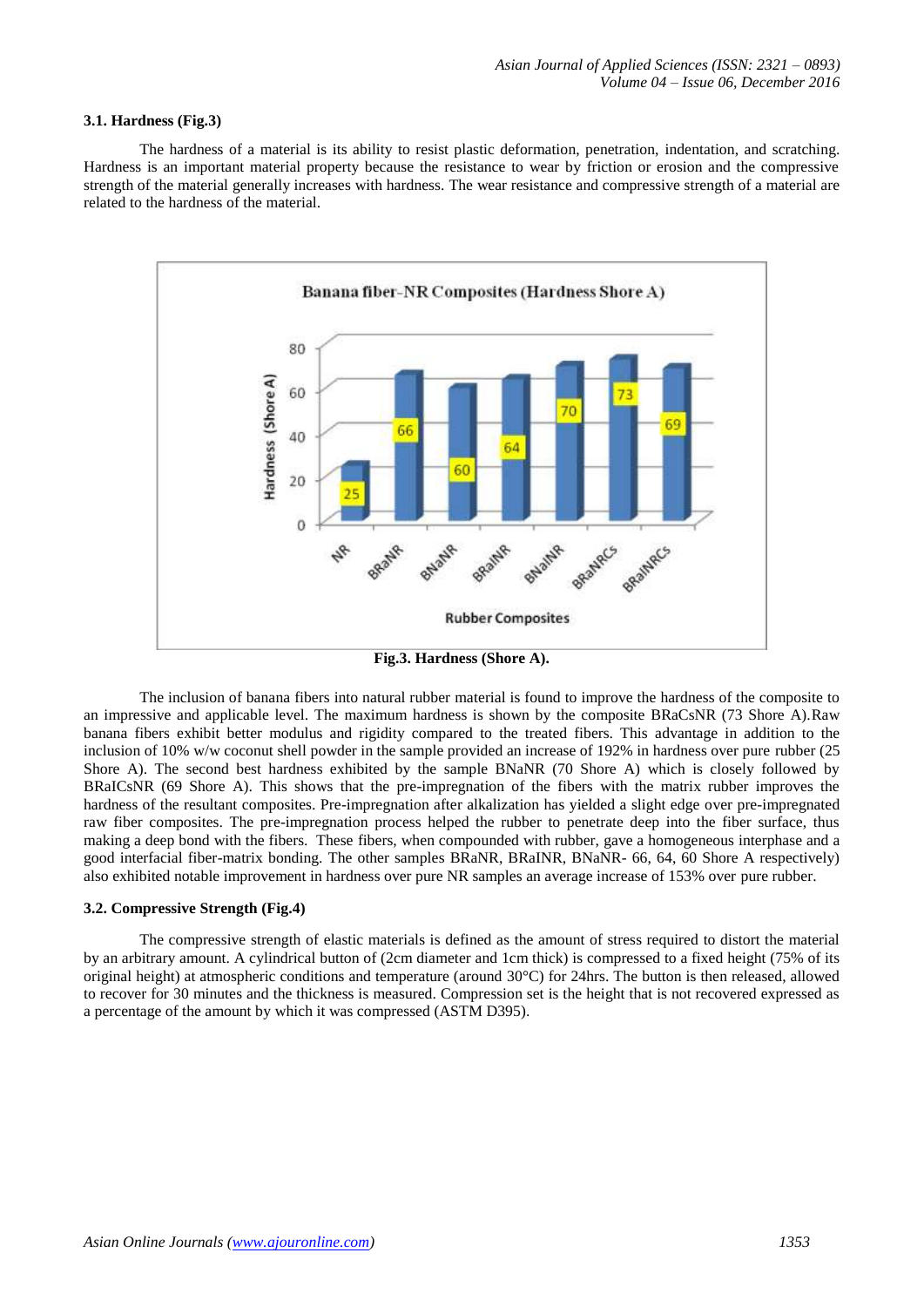

**Fig.4. Compression Set (%).**

From the definition of compression set as above it can seen that the rubber composite sample with the least compression set has the best compressive strength. From the graph, it can be seen that the sample BRaICsNR has the least compression set or the best compressive strength. (Least compression set of 2.67%). The reinforcement of natural rubber with pre-impregnated banana fibers resulted in the formation of a homogeneous material. Also, the higher modulus fibers and the coconut shell powders improved the compressive strength of the composite, an improvement of 299.2% in compressive strength compared to pure natural rubber. This is followed by the composite sample BRaCsNR. This indicates that the coconut shell powder inclusion has a positive influence on the compressive strength of the rubber composites. The remaining composites (BNaNR, BRaINR and BRaNR) also exhibited a much better compressive strength than pure rubber.

Figure 5 (a-e) shows the microscopic images of the compressed composite specimens. The best compressive strength shown by the specimens with rubber –pre-impregnated-Coconut shell powder-rubber composite BRaCsNR [Fig.5(f)]. It can be seen from the image that the coconut shell powder and the fibers are closely compressed and packed on the surface, thus offering the maximum compressive strength. This is due to the high modulus and better fiber-matrix bonding. For the sample BRaCsNR {Fig.5(e)], the compressive strength is slightly less, because of lower raw fiberrubber adhesion compared to the rubber-preimpregnated fiber-rubber bonding. From the results it can be concluded that the inclusion of coconut shell powder increases the compressive strength of rubber. The samples using alkalized fibers BNaNR and BNaINR [Fig.5 (b), (d)] showed good compressive strengths, indicating that alkalization helped to improve the fiber-matrix adhesion, thus preventing fiber slip during compression.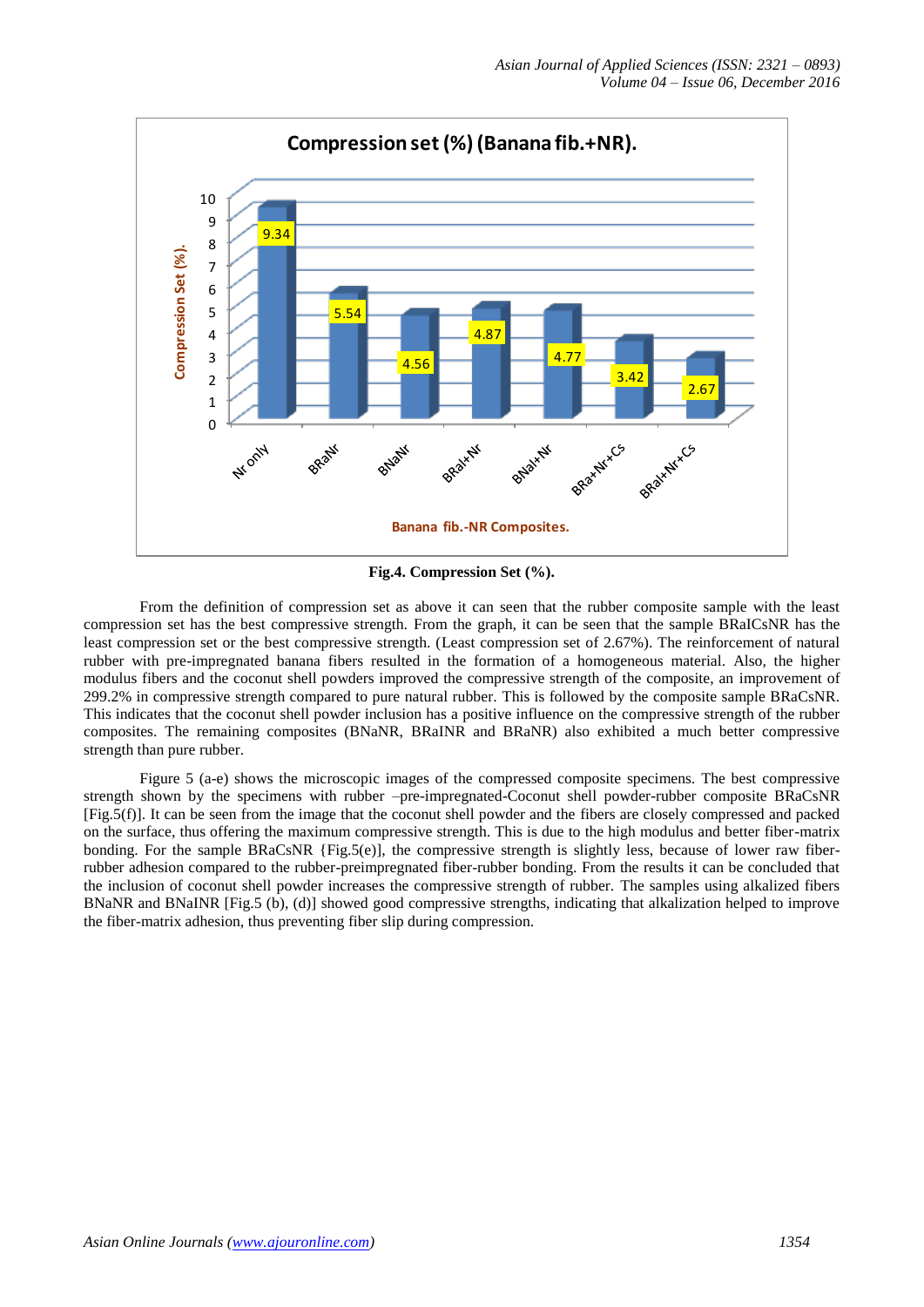

(e) BRaCsNR (f) BRaICsNR. **Fig.5. Specimen Surfaces after Compression Test (a) BRaNR, (b) BNaNR, (c) BRaINR, (d) BNaINR, (e) BRaCsNR, (f) BRaICsNR.**

#### **3.3. Wear Resistance (Fig.6).**

Mechanical wear may be explained as the removal of material due to mechanical process under conditions of sliding, rolling or repeated impact. These include abrasive wear, fatigue wear, and adhesive wear. The wear resistance of the material is determined in terms of the material removal rate under standard conditions of abrasion process. The material having the least material removal rate has the best wear resistance. From the graph, it can be seen that the rubber composite with raw banana fiber reinforcement has the least material removal rate  $(225.07 \text{ mm}^3)$  or the best wear resistance. This is due to the higher modulus of raw fibers compared to the treated fibers in rubber composites. This is followed by BRaCsNR and BRaICsNR composites with coconut shell powder included. The fibers together with the high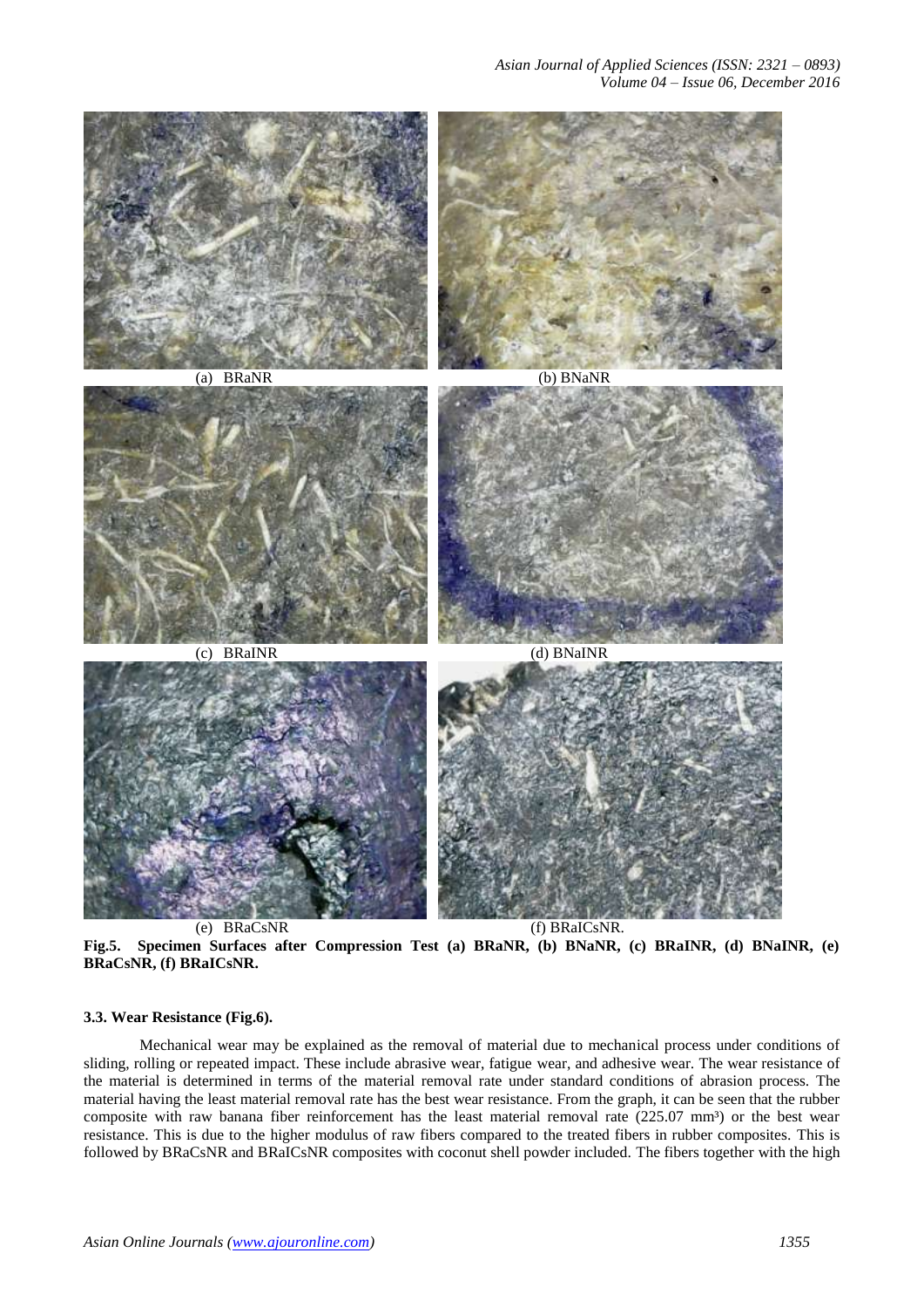modulus and dispersed coconut shell powder gave the composites better abrasion resistance. The remaining samples also exhibited good wear resistance compared to pure rubber.



**Fig.6. Wear Resistance/ Material Removal rate mm³/mm.**

Figure 7 (a-e) shows the microscopic images of the worn out surfaces of the banana fiber-rubber composites. In the samples images for BRaNR, BRaICsNR, BRaCsNR  $[Fig.7-(a),(f),(e)]$ , the fibers can be seen protruding abundantly on the worn out composite surface. These protruding fibers indicate that they offer better wear resistance than the matrix rubber protecting the rubber from abrasion. The specimen BRaNR (Fig.7-a) offered the best wear resistance, owing to the high rigidity and roughness of raw fibers embedded in the rubber compared to the alkalized banana fibers in other samples. Alkalisation removes the lignin- the cementing material for the cellulose in fibers, from fiber surface, thus reducing the effective diameter, rigidity and strength of fibers.



BRaNR BNaNR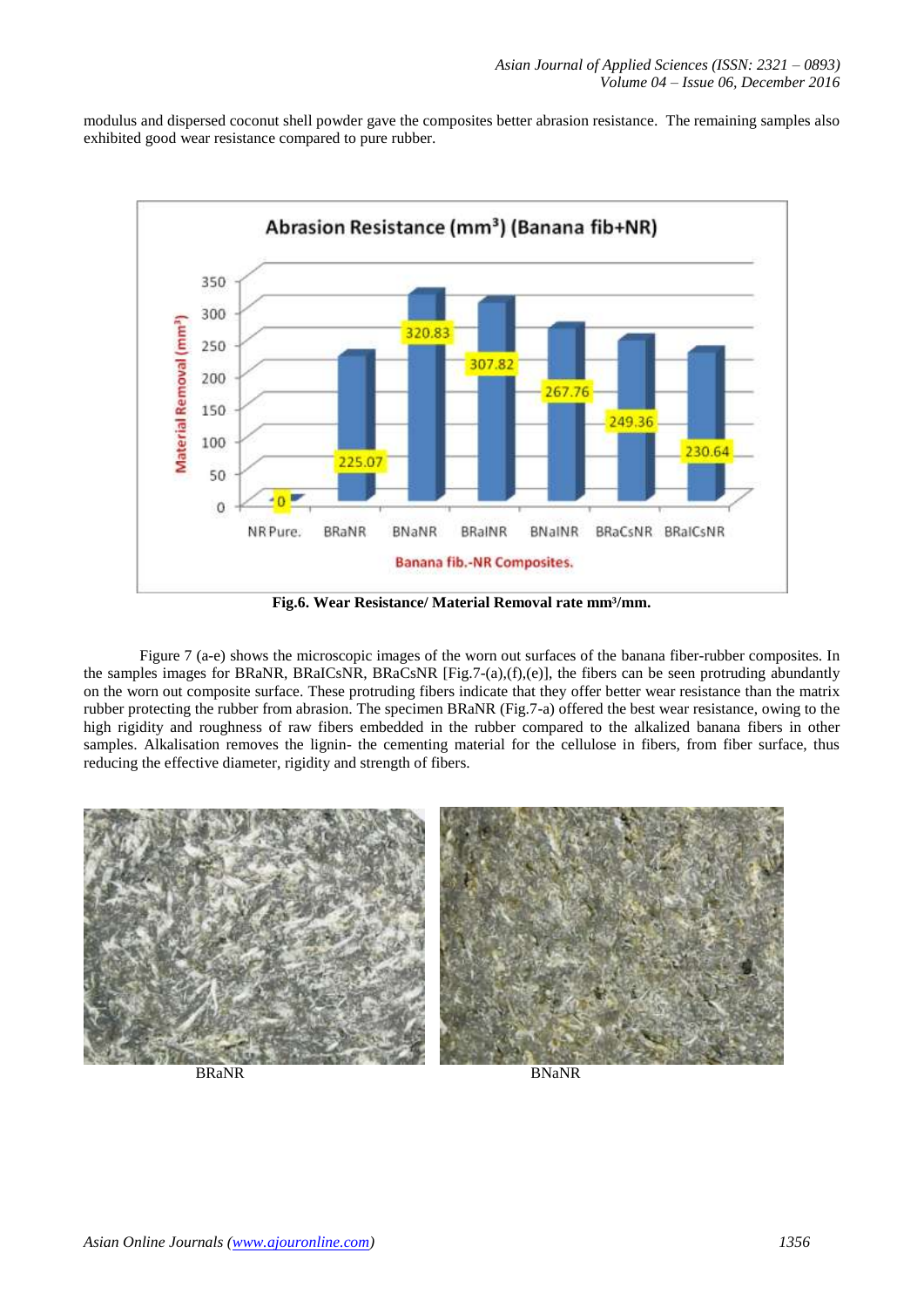

**Fig.7. Abraded Surfaces of Specimens. (a) BRaNR, (b) BNaNR, (c) BRaINR, (d) BNaINR, (e) BRaCsNR, (f) BRaICsNR.**

# **4. SOCIAL IMPLICATIONS**

The developed rubber composite with 100% natural materials only like banana fibers, coconut shell powder, and natural rubber exhibited an impressive and useful improvement in hardness, wear resistance and compressive strength. These are essential requirements for engineering and industrial components like load bearing bushes, automotive parts, antivibration pads for both mechanical and civil engineering applications etc. the material used in the making of the composites are 100% natural, non-toxic, biodegradable, environment-friendly and recyclable.

# **5. CONCLUSIONS**

The development and characterization of raw and treated banana fiber- natural rubber composites is done. The properties hardness, wear resistance and compressive strength of the composites were tested. The influence of inclusion of coconut shell powder in rubber also studied. The results show that banana fiber is a good reinforcement for natural rubber for improved hardness, wear resistance and compressive strength. Hardness value showed improvement up to 192% compared to pure rubber. Compressive strength increase to a value of 299.2% compared to pure rubber. Wear resistance also improved to an applicable level with the inclusions of fibers and coconut shell powder.

## **6. ACKNOWLEDGMENT**

Authors acknowledge the support given by the Department of Mechanical Engineering, NI University, T.N., India.